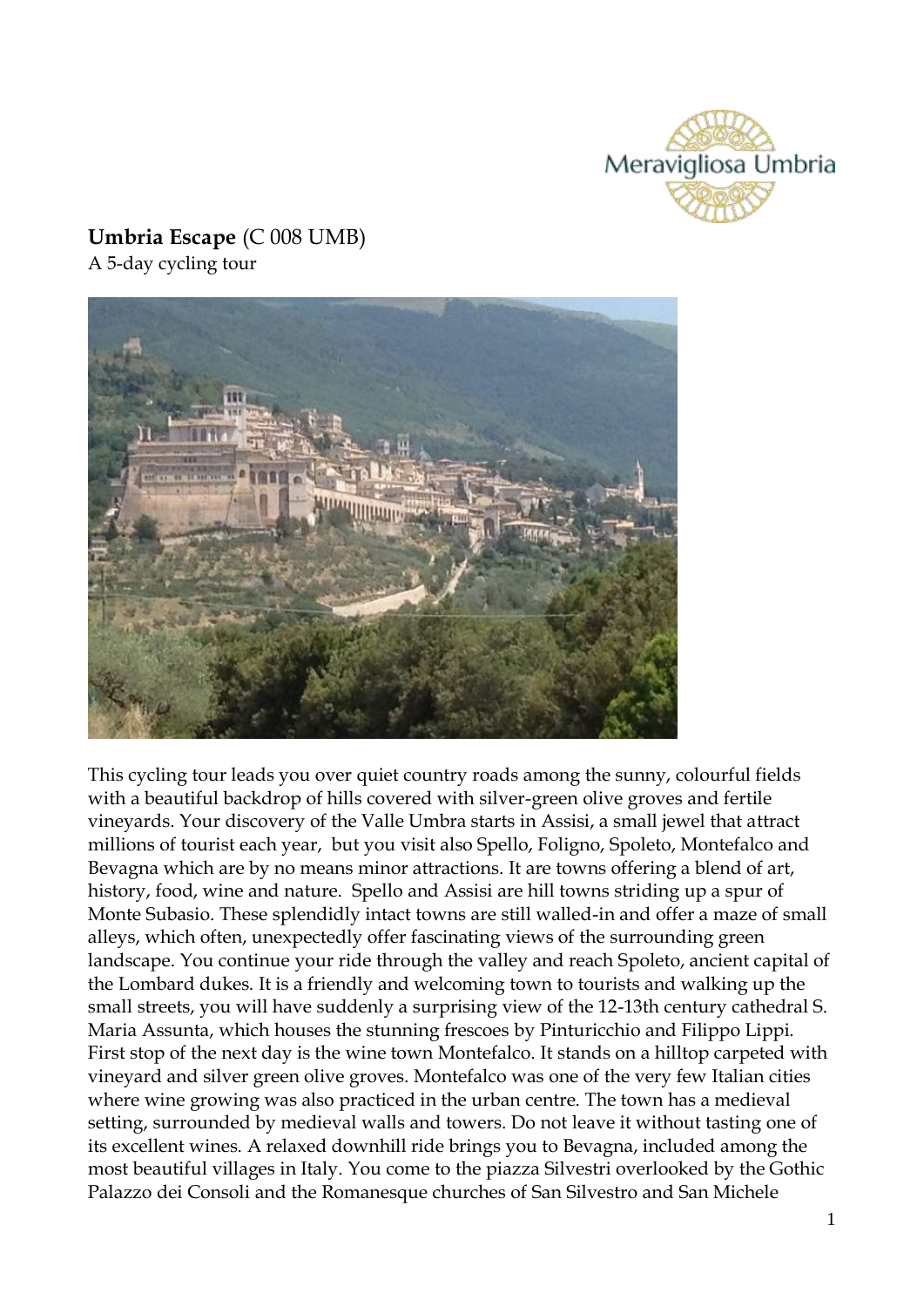Arcangelo. Interesting are the splendid mosaics depicting mythological or marine subjects such as dolphins, octopuses, lobsters of the Roman baths. On the last day, you can decide to visit Torgiano with its fascinating wine museum or to go directly to Assisi, to spend some extra time in this lovely town.



**Umbria Escape** 

**Period**: Daily from April until the end of October (best period April-June & September-October). Other dates on request.

**Participants**: Minimum 1 person

## **Difficulty:** Level 2/3

You cycle through a landscape of gentle, rolling hills. Throughout this tour the steeper slopes are short and the longer ones are not too steep. The level of this tour is not suitable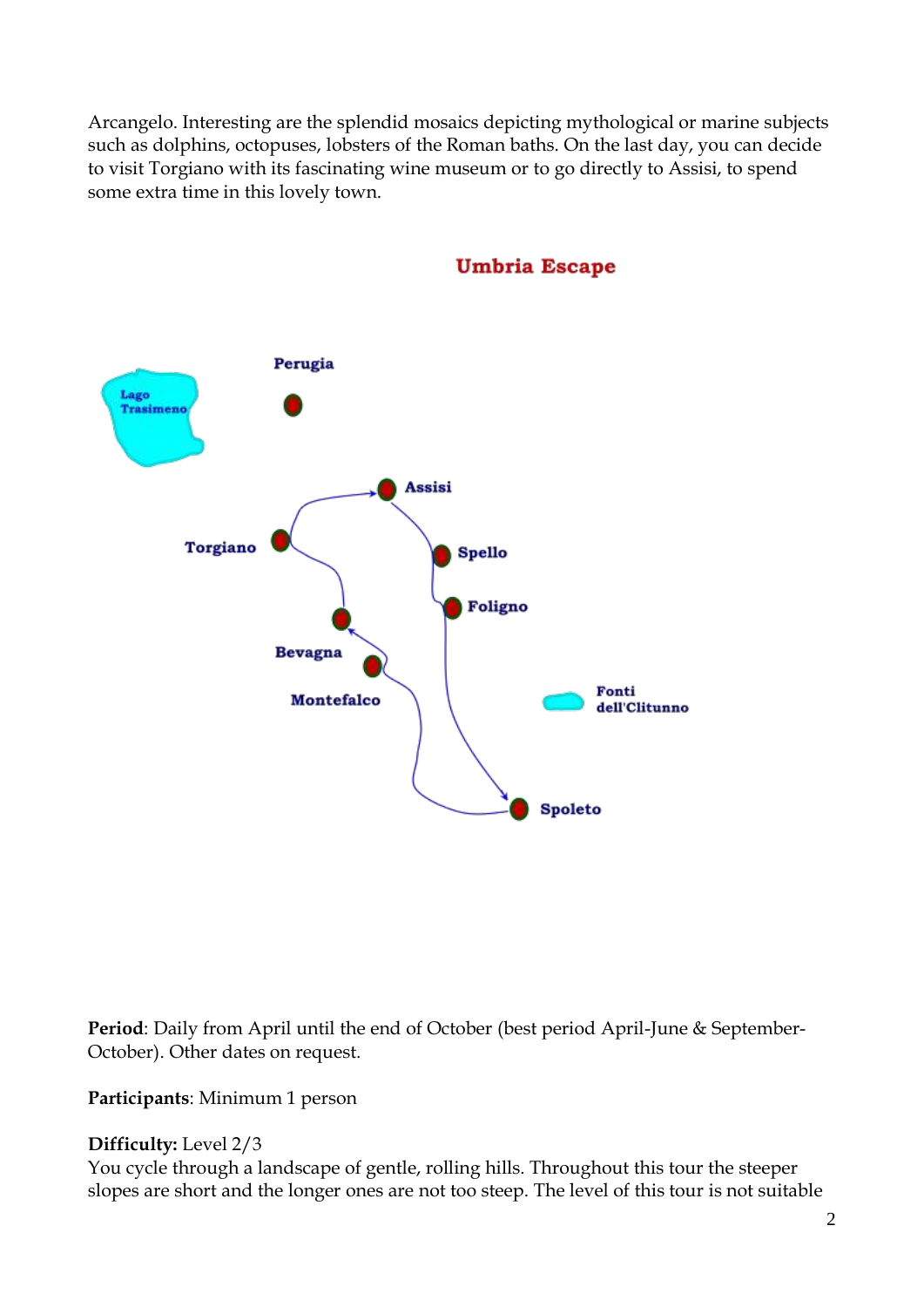for children under 12 years. Cycle experience is needed. The daily distances are restricted to between 35 and 53 km.

Total: minimum 125,3 km / 77,9 mi or maximum 145 km / 90,1 mi



### **Short program 5- days:**

Day 1 Individual arrival at Assisi

Day 2 To Spoleto (53 km / 33 mi)

Day 3 To Bevagna (33 km / 21 mi cycle path or 38 km / 23,6 mi or 40 km / 25 mi not passing Montefalco)

Day 4 To Assisi (37 km / 23 miles or 52 km / 32,3 miles passing Torgiano) Day 5 Departure after breakfast

## **Daily program 5–day / 4-night tour**

## **Day 1 Individual arrival at Assisi**

Assisi is a Unesco Heritage site. It is overlooking the Valle Umbra and it is a place in which history, traditions and art are harmoniously combined. A leisurely stroll through the town first is a good way to start your holiday. Take your time to absorb the town's atmosphere. Sit down on one of the cosy squares, where cafés are inviting you and enjoy an ice cream, cappuccino or a good glass of local wine. There is much to see: the Basilicas of St. Francis and of St. Clare, the fortress, museums and the Roman Forum. Overnight stay in a \*\*\*\* or \*\*\* star hotel

## **Day 2 Assisi – Spoleto**

Along the panoramic road 'Via degli Olivi' (olive grove road) you reach Spello, a charming ancient town pleasantly situated on the southern slopes of Mount Subasio. In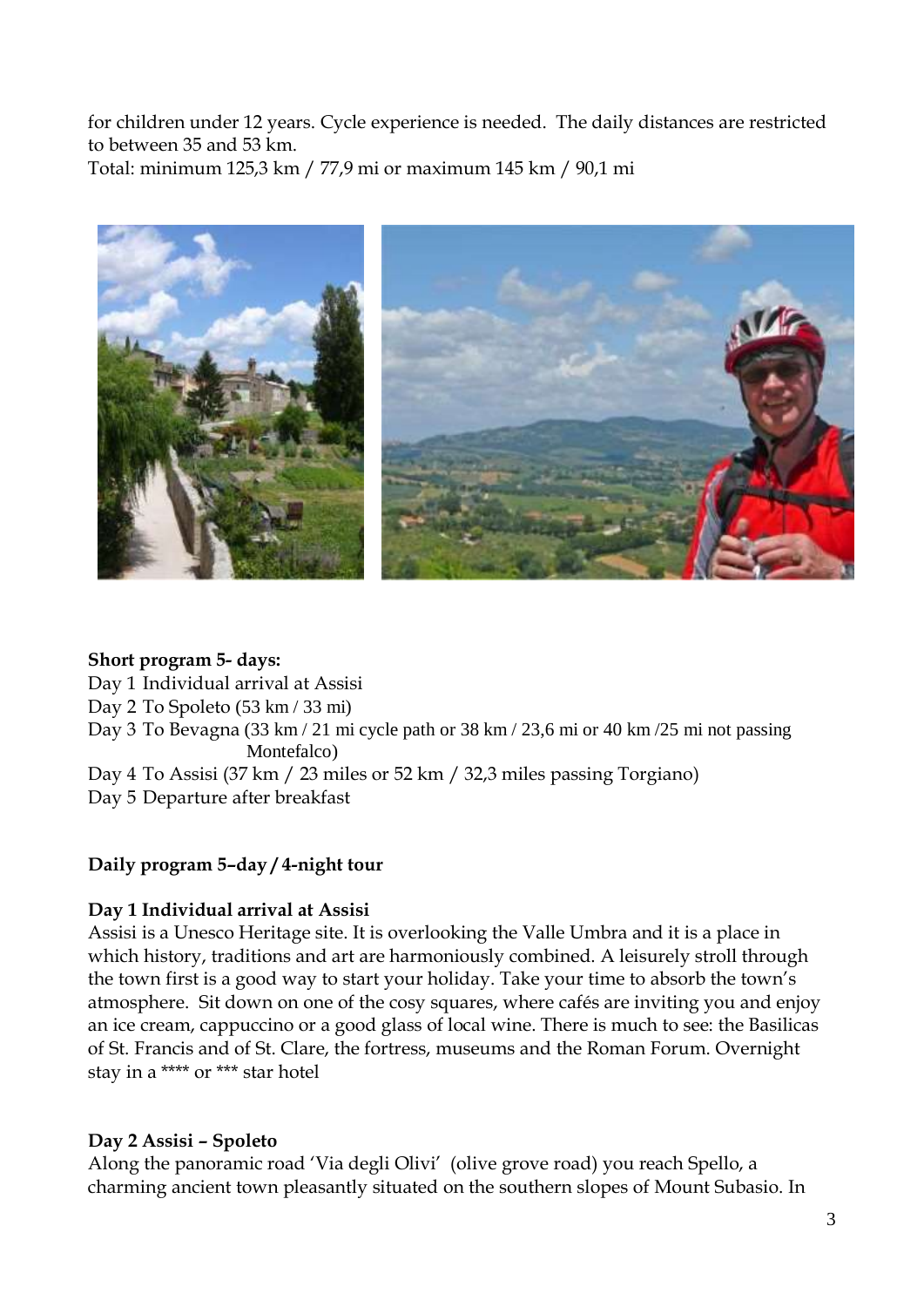urban, architectural and artistic terms, Spello is an extremely interesting town, containing many features dating back to the Roman age. Spello is also called the town of flowers, because of its many colourful little alleys embellished with plants and flowers. The town is well known for its Flower Festival ('infiorata') for Corpus Domini. From Spello you descend in the valley and it goes up to Foligno, which contains a good number of interesting monuments and artworks, but has also a nice 'restaurant road' and is a local shopping centre. Quiet country roads and the Assisi-Spoleto cycle path bring you to Spoleto, a pretty hill-town filled with beautiful medieval and Renaissance architecture and there are also very interesting museums. An evergreen woodland and a hilly countryside surround the town. Your \*\*\* or \*\*\*\* hotel is situated in the historical centre of Spoleto.

Distance: 51 km/31,6 miles (starting Viole) or 53 km / 33 miles (starting Assisi) Ascent/Descent: + 326m –338m





## **Day 3 Spoleto - Bevagna**

The route of today has different versions. There is the easy cycle path route without up and downhill cycling and which goes directly to Bevagna. Or the more strenuous route with biking through a slightly undulating landscape with olive groves. You will already see Montefalco from a distance. At the foot of this town you can choose to continue through the valley directly to Bevagna or to visit first Montefalco (470m a.s.l.)…, but to get to this town you first have to conquer a severe climb. Montefalco is also known as the 'balcony of Umbria', because of its fantastic panorama over the Valle Umbra. Artists like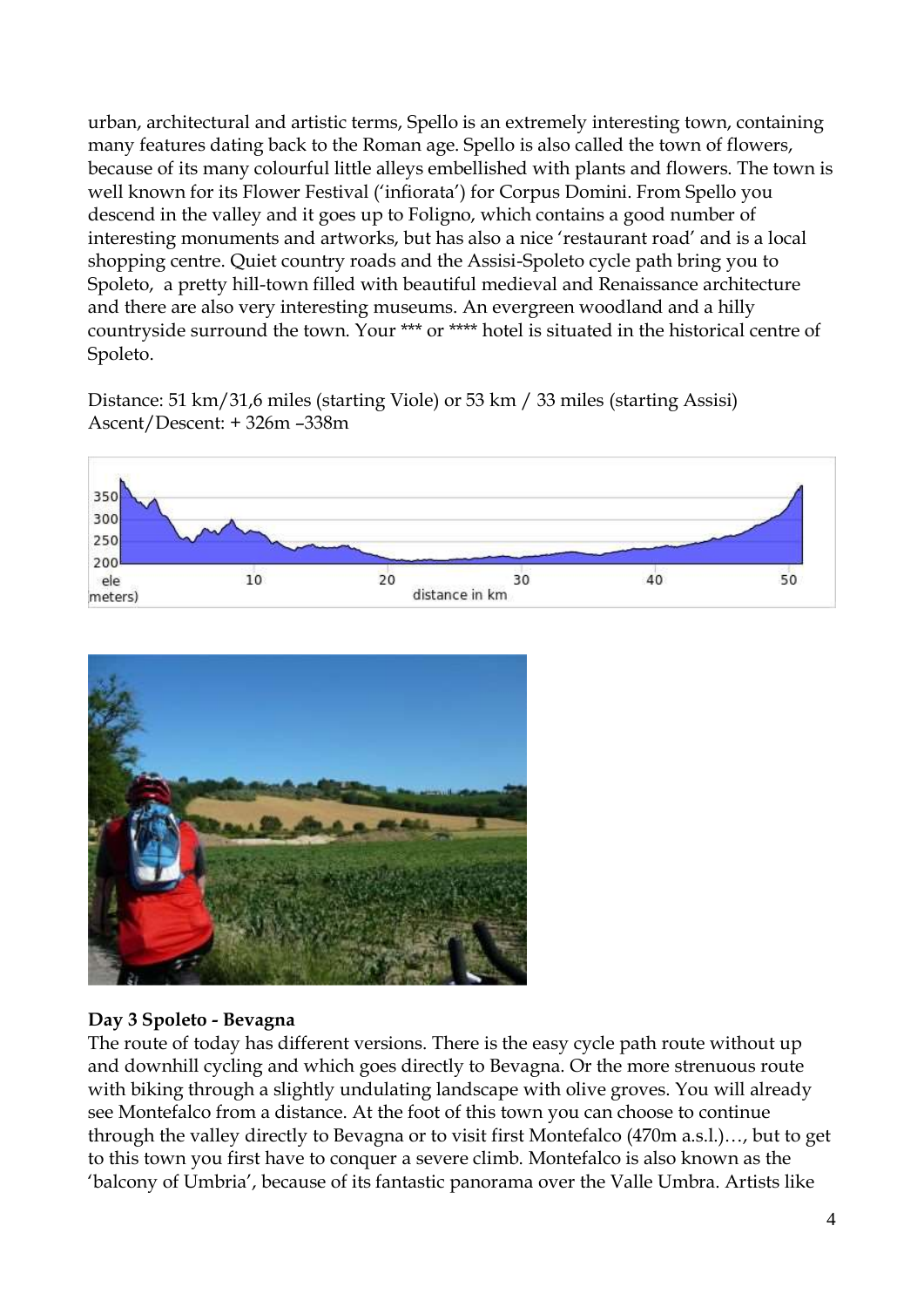Benozzo Gozzoli and Perugino decorate the Franciscan church, now a museum, with magnificent 15th and 16th century frescoes. Montefalco is well-known for its excellent wines, Rosso di Montefalco d.o.c. and Sagrantino d.o.c.g , produced on the sunny slopes around the town, and of course it is almost impossible to leave the town without tasting them in one of the many wine bars. From Montefalco you have a nice downhill ride to Bevagna, where the medieval square with the two Romanesque churches is a real meeting place for the friendly inhabitants. Your overnight stay is in the centre of the town or just outside the town walls in a \*\*\* hotel

Cycle Path / easy route Distance: 35 km Ascent/Descent: + 42m –206m



Hilly route passing Montefalco Distance: 37 km Ascent/Descent: + 395m –517m



#### Hilly route NOT passing Montefalco Distance: 39 km Ascent/Descent: + 292m –456m



## **Day 4 Bevagna-Assisi**

Today a nice ride through the green valley. You can choose to visit Torgiano, which in medieval times was a fortified village. It is situated on the confluence of the rivers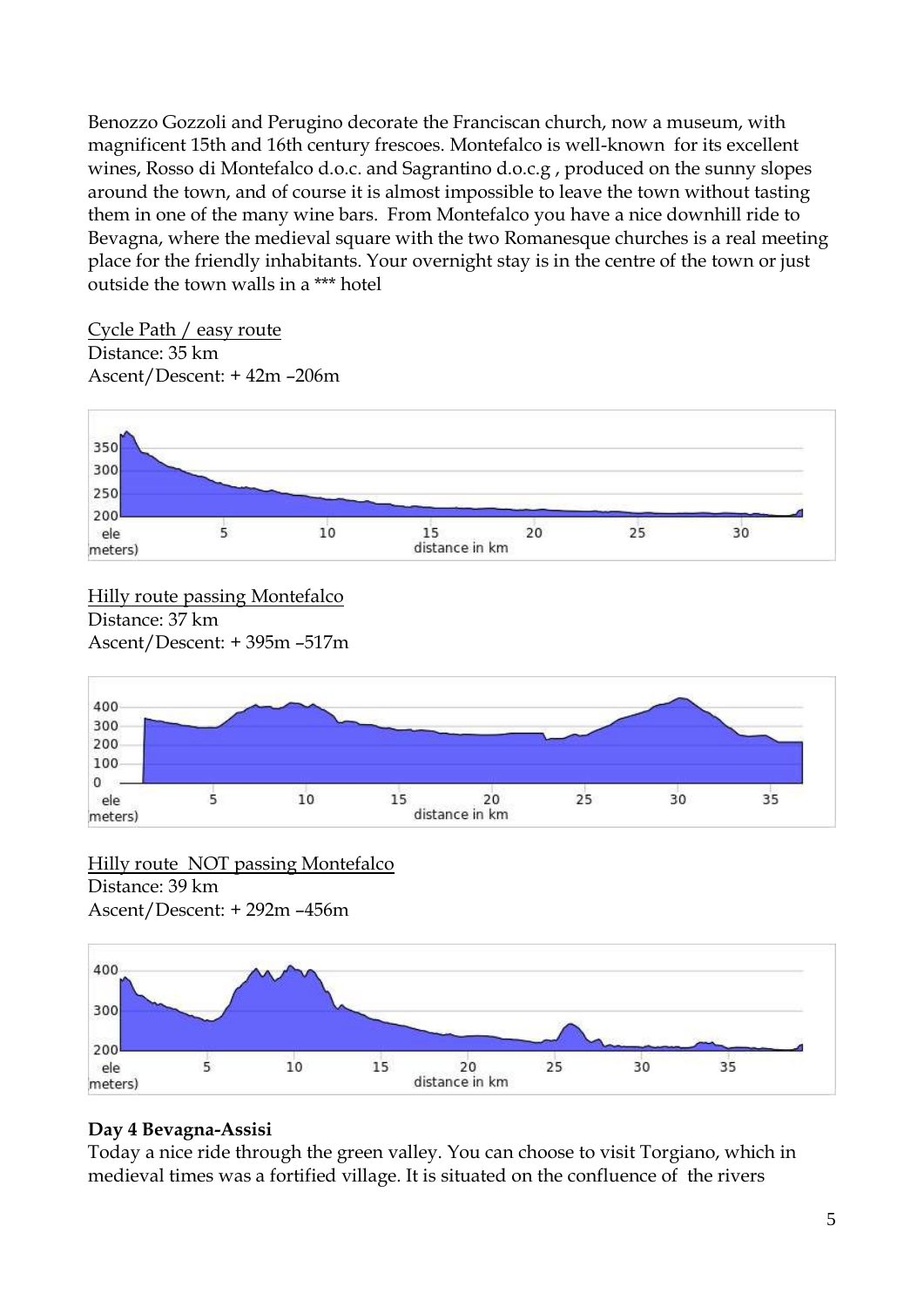Chiascio and Tiber (Tevere) in a fertile area. Torgiano is certainly worth stopping off, which like Montefalco is famous for its excellent red and white wine. You could visit the wine museum with (next-door) the 'osteria' of the Lungarotti family, where you can taste the wines produced in this area. After Torgiano you will cross the valley, cycling along quiet country roads. The first sight of Assisi, perched halfway up the slopes of Mount Subasio is extraordinary. Before reaching Assisi, you can stop for a moment to visit the Franciscan basilica in S.Maria degli Angeli. Under its impressive dome still lies the humble little chapel Porziuncola, where St. Francis once came to pray. To get to the beautiful historical centre of Assisi you have to make a short but steep climb, but wandering through the town you will agree that it was worth effort. After your visit of Assisi you return to your starting hotel

Distance: 51 km / 31,6 miles (passing Torgiano) & 37 km / 23 miles (not passing Torgiano) Ascent/Descent: + 463m –264m



## **Day 5 End of tour after breakfast**



#### **Rates per person 2022**:

| <b>Standard hotels</b>                      | <b>Price in Euro</b> |
|---------------------------------------------|----------------------|
| Hotel Viole (3 km from town centre Assisi)  |                      |
| Sharing a double room B&B                   | 365,00               |
| Single room B&B                             | 460,00               |
| Single traveller B&B                        | 505,00               |
| 3 <sup>rd</sup> person in a triple room B&B | 218,00               |
| Half board supplement                       | 98,00                |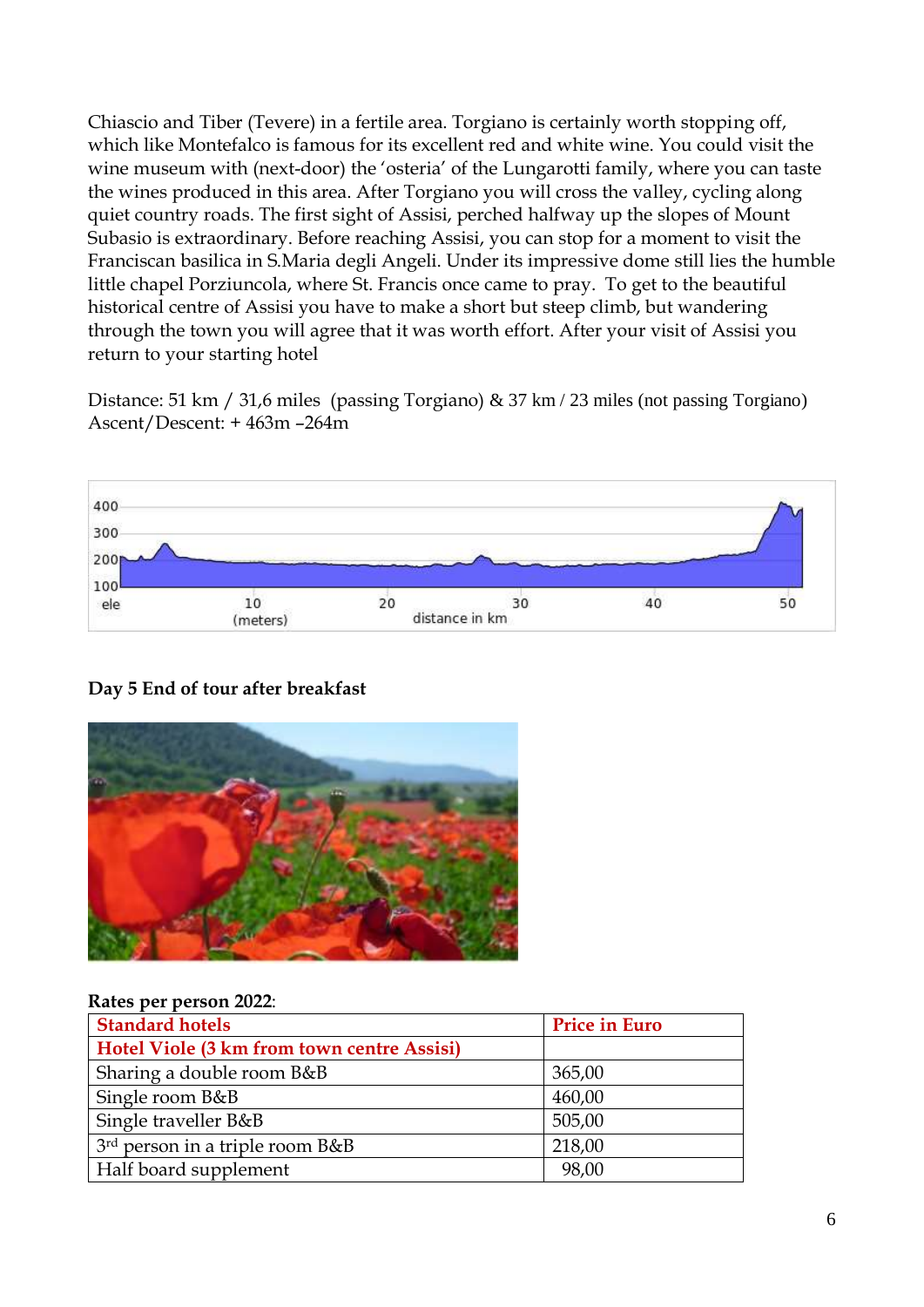| Easter and Spoleto music festival supplement     | 16,00                |
|--------------------------------------------------|----------------------|
| p.p.p.n. (Two weeks End of June beginning July). |                      |
|                                                  |                      |
| Hotel la Terrazza (900m from town centre Assisi) | <b>Price in Euro</b> |
| Sharing a double room B&B                        | 405,00               |
| Single room B&B                                  | 505,00               |
| Single traveller B&B                             | 550,00               |
| 3rd person in a triple room B&B                  | 245,00               |
| Half board supplement                            | 103,00               |
| Easter and Spoleto music festival supplement     | 16,00                |
| p.p.p.n. (Two weeks End of June beginning July). |                      |
|                                                  |                      |
| <b>Superior hotels or room</b>                   | <b>Price in Euro</b> |
| Sharing a double room B&B                        | 533,00               |
| Single room B&B                                  | 677,00               |
| Single traveller B&B                             | 722,00               |
| 3rd person in triple room                        | 290,00               |
| Half board supplement Hotel Moro in Assisi       | 130,00               |
|                                                  |                      |
| <b>Bike rental</b>                               | <b>Price in Euro</b> |
| Bike rental                                      |                      |
|                                                  | 66,00                |
| E-bike rental                                    | 115,00               |

## **Supplement for hotel with swimming pool at Bevagna**

| Bevagna Porta Guelfa           |
|--------------------------------|
| B&B double /triple: on request |
| Single: on request             |

## **The tour price include:**

- 4 overnight stays with breakfast
- Tour information: hotel list, brochures
- Luggage transportation from hotel to hotel
- Emergency support hotline